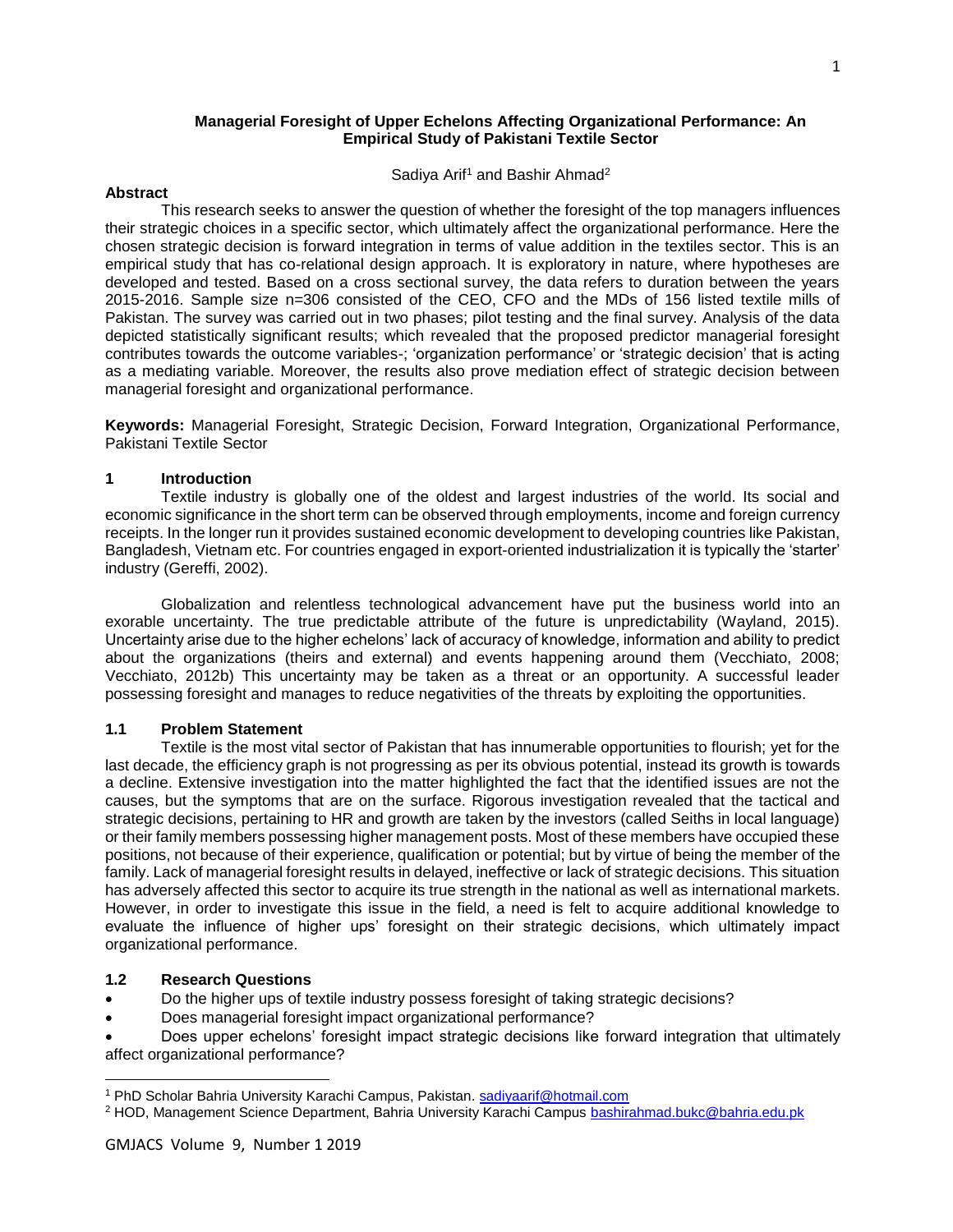# **1.3 Objectives**

The primary objectives of the study are:

- To develop relationship of upper echelons' foresight with strategic decisions like forward integration.
- To analyze the role of higher ups' foresight in the overall performance of the textile sector of Pakistan
- To identify the extent to which there is a relationship between foresight of upper echelons with strategic decision making that ultimately affects the organizational performance
- To highlight the emerging research evidence along its theme

## **1.4 Research Gap**

The complexity and challenges of the ever-changing business environment in the Pakistani textile industry, the firm grip of family members on the top managerial positions of the industry and gaps in the researches pertaining to the managerial foresight calls for this research to be generated. This study is expected to recommend suggestions to the top managers and the higher ups in the government, as to what should be done to augment the present status of Pakistani textiles in the international market.

## **1.5 Scope/ contribution of the Paper**

Significant contribution of this study is that an empirical link of managerial foresight (MF) with strategic decision making (SD) and organizational performance (OP) is reported and tested in Pakistani contest.

# **1.6 Overview of the Paper**

This research is comprised of six sections. Section one includes introduction; the second segment has review of literature consisting of the theoretical framework, research model, hypotheses, and variables of the study. Third section states the methodology adopted in conducting this research and results are recorded in segment 4. This paper concludes on discussion of results, research's contribution, implications and recommendations for future research.

# **2. Literature Review**

# **2.1 Organizational Performance**

Organizational performance is the basic factor contributed by each and everyone in the organization, whereas the level of effort depicts the success or failure of its efforts. It is linked to the idea of survival and success of an organization (Ahmed & Shafiq, 2014). Lee and Huang (2012), call it to be the sum of accomplishments achieved by all business departments. For them it relates to the act of achieving organizational goals within the set time frame. Over all outcome of an organization in terms of organizational performance refers to the degree to which a firm manages to meet its corporate objectives; whereas corporate governance is the system by which corporate are directed and controlled and is said to have influence on the organizational performance (Cadbury, 1992). Broad literature (Bhagat & Bolton, 2008; Gompers et.al 2003; Claessens, 1997) has demonstrated positive effects of higher ups of the firm on the overall organizational performance.

There are numerous researches that have used organizational performance as the outcome variable. Researchers suggest varied measures to gauge organizational performance. Kaplan and Norton, (1992) state that organizations should measure performance through four different perspectives, namely; financial perspective, customers' perspective, internal business perspective and innovation and learning perspective. Other organizational performance measures proposed by different scholars include productivity, profitability, competitive advantage, quality, creativity, effectiveness, growth, survival, succession, etc. (Fuller et al., 2003; Kaplan & Norton, 1992). Softer aspects pertaining to human Resource include employee satisfaction, commitment, employee turnover, employee motivation, management behaviour etc. (Stuff, 2005). In order to operationalize business performance, Demsetz and Villalonga (2001), recommend Tobin's Q to be used as a measure for both market value and book value. Studies pertaining to corporate governance (Bhagat & Bolton 2008; De Andres and Vallelado, 2008; Demsetz & Lehn, 1985; Guest, 2009) also support the application of Tobin' q for assessing firms' performance.

Organizational performance is quite often being used for empirical researches. For assessing an organizations value, either accounting based or market-based measures are applied (Van Hoom & Van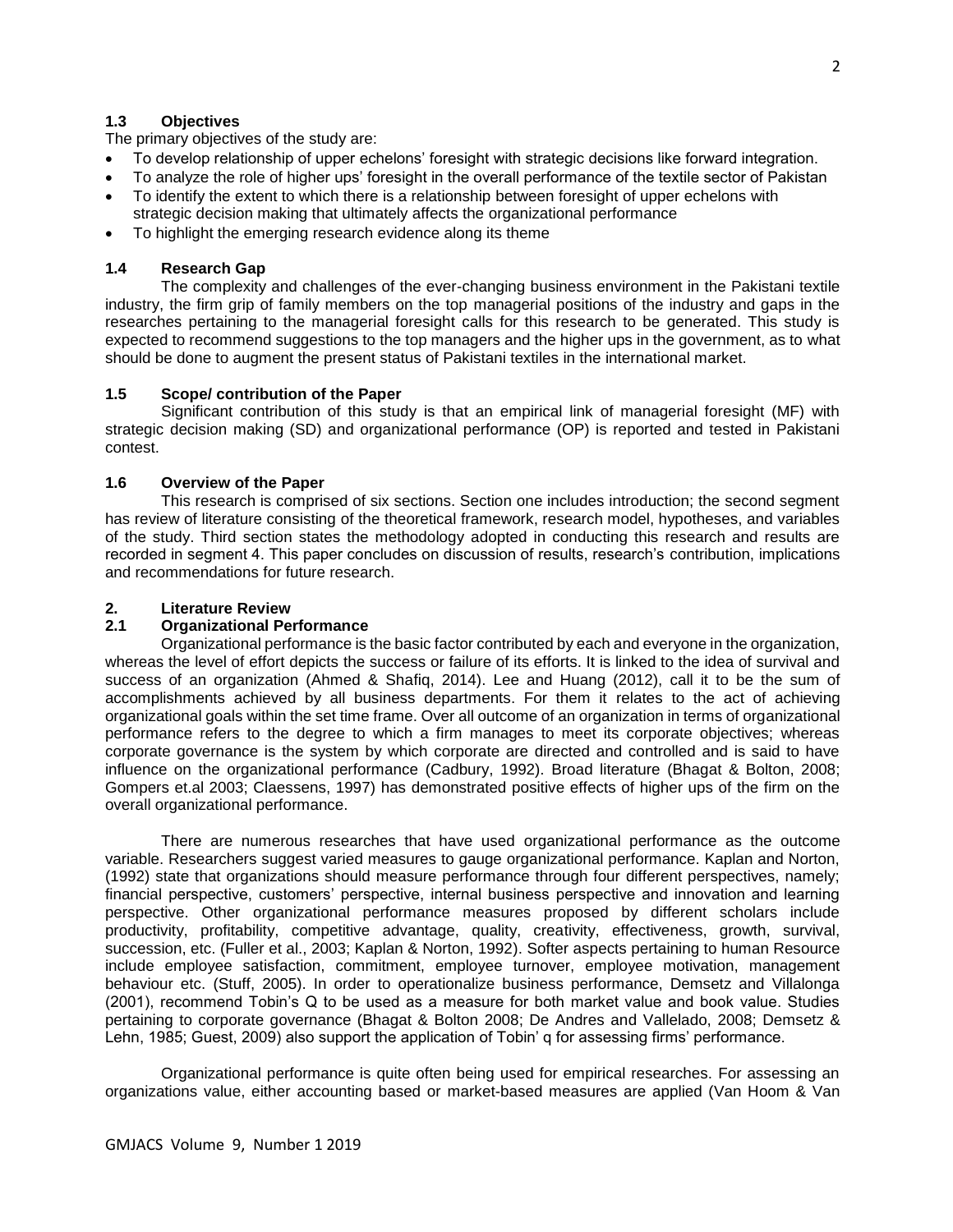Hoom, 2011). Firms generally focus on the shareholders; therefore, the most appropriate measure of a business' performance is through value creation.

# **2.2 Managerial Foresight**

Term foresight is well documented in the future studies researches. It took its origin with reference to the future studies in 1990s. Prior to this, earlier in 1940s term "forecasting" developed that gained popularity in 1950s (Martin, 2010). Foresight is defined by Calof and Smith (2010), as a strategic activity that supports managerial decision making by using set of tools to build the vision of the future markets. According to Amstéus, (2011), manager's ability to anticipate their actions and decisions that can create competitive advantage is called as managerial foresight.

Under the circumstances of rapid changes and uncertainty, importance of foresight was first acknowledged by Henry Fayol in early 1916. In his writings pertaining to strategic management he suggested that foresight is not the whole management rather it's an essential part of it (Fayol, 1949). About five years later, Knight (1921) credited foresight to be a superior managerial attribute. Transformational Leadership Theory also asserts that one of the attributes of transformational leaders is that they possess profound insight and farsightedness (Chen et al., 2006). Theories of attaining competitive advantage also support the role of managers' foresight in creating an edge (Ahuja et al., 2005; Courtney, 2001; Cockburn et.al, 2000). Courtney (2001) states that in most of the strategic planning and decision-making processes, foresight is considered to be the managers' main goal. According to Hines (2012), the outcome framework suggests that the primary aim of foresight is to influence decision making pertaining to future

## **2.3 Strategic Decision Making**

Most widely used definition of Decision making is the choice between two or more alternatives; or a position or opinion, or judgment reached after consideration (Rausch & Anderson, 2011). The long-term decisions made by the higher management that affect the entire direction of the firm are called as Strategic Decisions. Strategic decision making by its nature is very uncertain, intricate and unstructured; therefore, the perception and elucidation of the top managers in any organization, critically influence strategic decision making (Dutton & Duncan, 1987). In order to diversify businesses and to find opportunities towards new ventures creation, speed of decision making is another facet that is not only seen as essential but at times decisive to ensure speed and efficiency in responding to the market opportunities and steering through uncertain and turbulent environment (Nor, 2013). According to Tio and Klieiner (2005), effective CEO's task is not to make too many decisions or to "solve problems", rather they are to think through as to what are strategic and generic-; the fewer important decisions at the highest levels. In support of this point Kim (2012) emphasizes the importance of strategic decision making to cope with the sheer magnitude and speed of changing environment, where survival of the firm gets to high risk; be it any sector, the senior managers are to cater to the new realities of extreme uncertainties.

#### **2.3.1 Forward Integration**

Kotter (1990) states that uncertainty in the business world explains as to why the 'leadership qualities' are admired by the business elites. At this time of globalization, the Pakistani textile has to face the challenges posed by open market, where the concepts of quality and cost effectiveness are of immense importance. Through the above discussion it seems essential that in this competitive atmosphere, if the manufacturers intend to increase their profits and contribute better toward country's GDP, then they have to plan for forward integration, to add value to their products.

Forward, backward and balanced integration are the three sub types of vertical integration. Stuckey and White (2006) define "vertical integration", as a mean of coordinating varied stages of an industry chain when bilateral trading seems inadequate to get desired outcomes. However, they further elaborate that in depth analysis of the whole business situation and cautious planning is required as vertical integration is 'complex, expensive and hard to reverse'. The phenomenon of forward vertical integration was initially developed by Williamson (1985), which is a blend of contract law, institutional economics and organizational theory.

The benefits of pursuing forward integration or strategic alliances have been highlighted by numerous researches (Ireland, Hitt & Vidyanath, 2002; Rothaermel, 2001; Stuart, 2000; Dyer & Singh, 1998;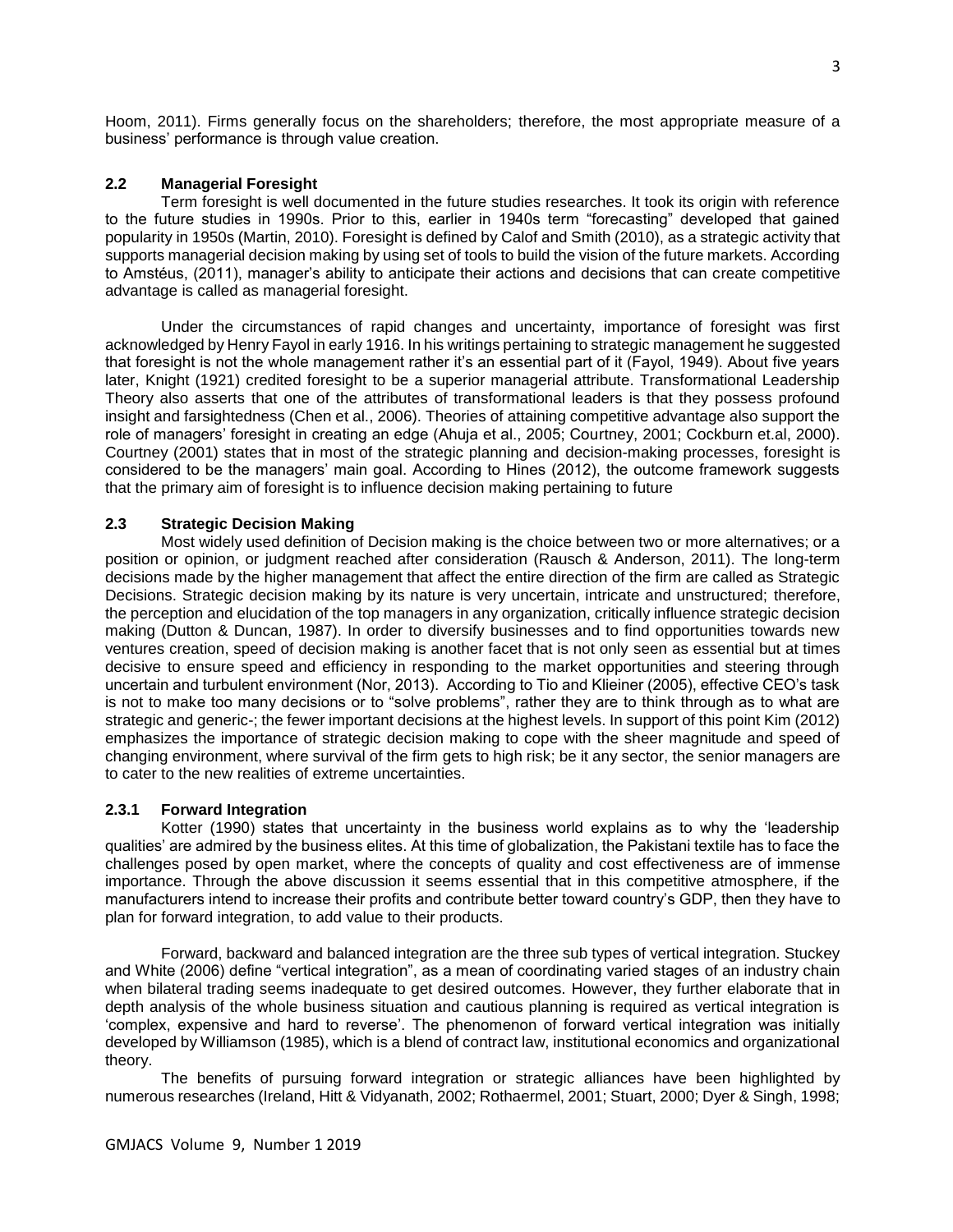Gulati, 1998). Successful leaders are the ones who are cautious to frame a decision approach; they have the foresight to review their situation and maintain a balanced approach from the outset. As everything can't be accurately predicted in advance; therefore, catering to the speed of change and uncertainty, higher ups respond to the real-time market feedback (Paul & Schoemaker, 2015). It is highlighted by Gamble and Thompson (2009) that a company's strategy is composed of competitive moves and approaches that management has developed for the achievement of organizational objectives, business growth, for conducting operations or to cater to its customers' satisfaction.

#### **2.4 Textile sector of Pakistan: Present state and Issues**

Pakistan is globally amongst the top 10 exporters of textile products and it is ranked as Asia's 8th largest textiles exporter. It possesses the third largest spinning capacity in Asia, whereas China and India hold the first and the second positions respectively. According to United States Department of Agriculture (USDA, 2017-18) report, Pakistan is internationally ranked as fifth in producing cotton and is the third largest cotton consumer in the world. From the national perspective, economic contribution of the textiles sector for the year 2017-2018 is as under:

| <b>Description</b>           | <b>Contribution</b>            |
|------------------------------|--------------------------------|
| <b>Exports</b>               | More than 60% of Total Exports |
| Manufacturing                | 46% of Total Manufacturing     |
| GDP                          | 8.5%                           |
| Employment                   | 40% of Industrial labor force  |
| Salaries and Wages           | Rs. 4 Billion per Annum        |
| Investment                   | 40% of Total Banking Credits   |
| <b>Market Capitalization</b> | 7% of Total                    |
| Interest                     | Rs. 4 Billion per Annum        |
| .                            | -- - - - - - -                 |

**Table 1: Economic Contribution of Textile Sector of Pakistan**

Source: Pakistan Bureau of Statistics 2017-2018

 There are more than 600 textile mills, out of those 153 are listed. Moreover, textile exports that had touched \$ 12 billion in 2009- 2010 could reach \$13 billion till 2012- 2013, however it couldn't get even near to the target of \$ 25 billion by the end of 2014. In the annual budget 2015-16, the finance minister announced, a financial package of RS. 64.15 billion (\$ 0.63 billion) in support of the textile's policy 2014-2019. This package was to double textile's exports and to create three million additional jobs by the year 2019. Textile sector also availed benefits through the leverage of duty-free import of machinery, under Statutory Regulatory Orders (SRO 809) in the first policy, which was further extended for the next two years. In the post quota system, global textiles and clothing trade substantially increased. However, Pakistan's share in global trade remained bleak at less than 3% only. This low performance was due to preferential trade agreement and special access provided to the other competing countries in the field, which resulted in imbalances and change in the distribution chain. In the year 2014-15, hundred and ten textile mills closed down their operations owing to the high cost of energy supply, which led to joblessness of one million workers of the industry. In addition to these the competitive advantage of Pakistan diminishes due to exports of low value-added textile products.

Pakistan's textile sector also has the aspect of having more than 95 % organizations that are family owned and in the local language the owners are called as 'Seiths'. Researches carried out by Carraher & Carrahere (2006) and Carraher (2005) have evidences of significant growth in GDP and employment attributed to the family firms in emerging and developing economies. Another research by Anderson and Reeb (2009) found that listed American family firms listed (S&P 500, an American Stock Market Index) tend to surpass their competitors in terms of growth and performance. The situation in Pakistan is slightly different. The owners at present are also the policy makers on the top of textile sector; these are the investors (called as Seiths in local language). Even the leading National Trade Association, representing the textile sector of Pakistan, All Pakistan Textile Mills Association (APTMA) is headed by investors. They possess less experience in the field with limited technical education and insight. Be it strategic decisions pertaining to growth, diversification, acquisition, financial matters, integration, and decisions of the sort, or negotiations with the government, the performance of textile sector remained bleak and volatile for past one decade.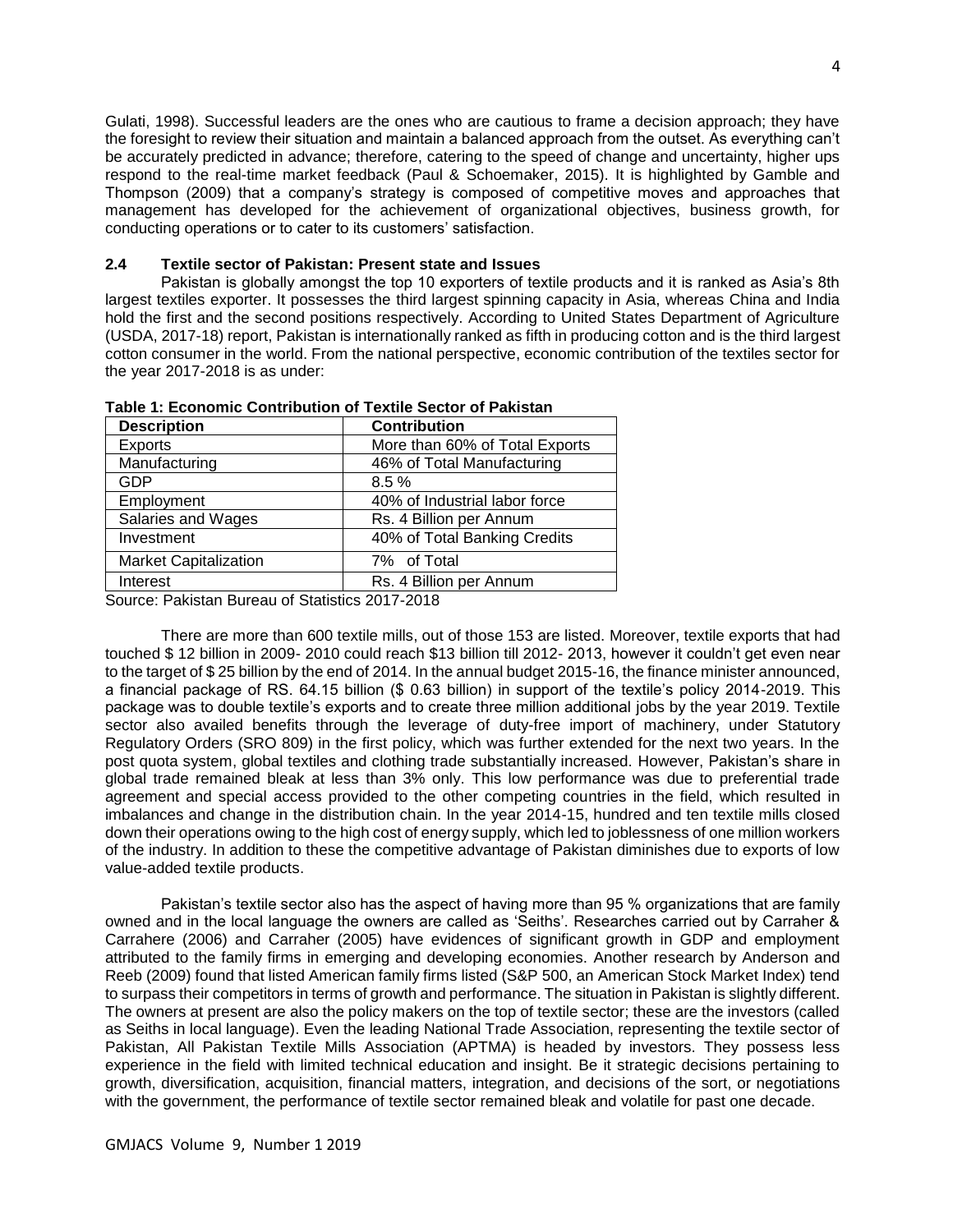# **2.5 Conceptualization of Hypotheses**

### **2.5.1 Impact of Managers' Foresight on Organizational Performance**

A number of extant studies possess evidences, which logically prove positive relationship between managers' foresight and organizational performance (Courtney, 2001; Slaughter, 1996; Harmel & Prahalad, 1994; Ansoff, 1991; Fruhan, 1972). In order to operationalize business performance for this specific study, two perceptual measures are used, namely: perceived organizational performance (POP) and perceived market performance (PMP). The employed measures are relative or benchmarked; i.e., the respondents are expected to assess their organizations' internal as well as market performance, relative to their competitors within the same industry (Delaney & Hustelid, 1996). Applying perceptual measures may have the tendency to induce non-method bias and may create measurement error; however, it is not unprecedented to apply such measures. The hypotheses devised hypotheses are as under:

H1: There is a Positive relationship between managers' foresight and Strategic decision regarding forward integration.

H2: There is a Positive relationship between managers' foresight and perceived organizational performance.

H3: There is a Positive relationship between managers' foresight and perceived market performance.

#### **2.5.2 Mediational Role of Strategic Decision between Independent & Dependent Variables**

As stated earlier that this study intends to contribute an empirical link of managerial foresight with organizational performance, where strategic decision plays meditational role. The hypotheses devised below test the relationship of organizational performance as a whole and the dimensions are also tested separately.

H4: Strategic decision of the upper echelon regarding forward integration mediates the relationship between managerial foresight (MF) and Organizational performance (OP).

H5: Strategic decision of the upper echelon regarding forward integration mediates the relationship between managerial foresight (MF) and Perceived Organizational Performance (POP).

H6: Strategic decision of the upper echelon regarding forward integration mediates the relationship between managerial foresight (MF) and Perceived Market Performance (PMP).



# **2.6 Research Model**

# **3. Methodology**

# **3.1 Research Setting**

Scholarly articles (Chaudhry & Hamid, 1988; Spinanger, 1995; Faini, 1995; Syed, 2006; Amin, 2012; Shah, Warraich & Kabeer, 2012; Afzal, 2012; Attaullah, Sajid & Khan, 2014) as well as official reports from government ministries/ organizations also provided evidences of the areas of concerns in the field of textiles. For instance, in the year 2005, government of Pakistan purposely created a special textile sub-committee that is, RDA Cell (Research Development & Advisory Cell), under the command of Ministry of Textile Industry. The aim was to formulate new strategy and policy to revamp the textile sector of the country. The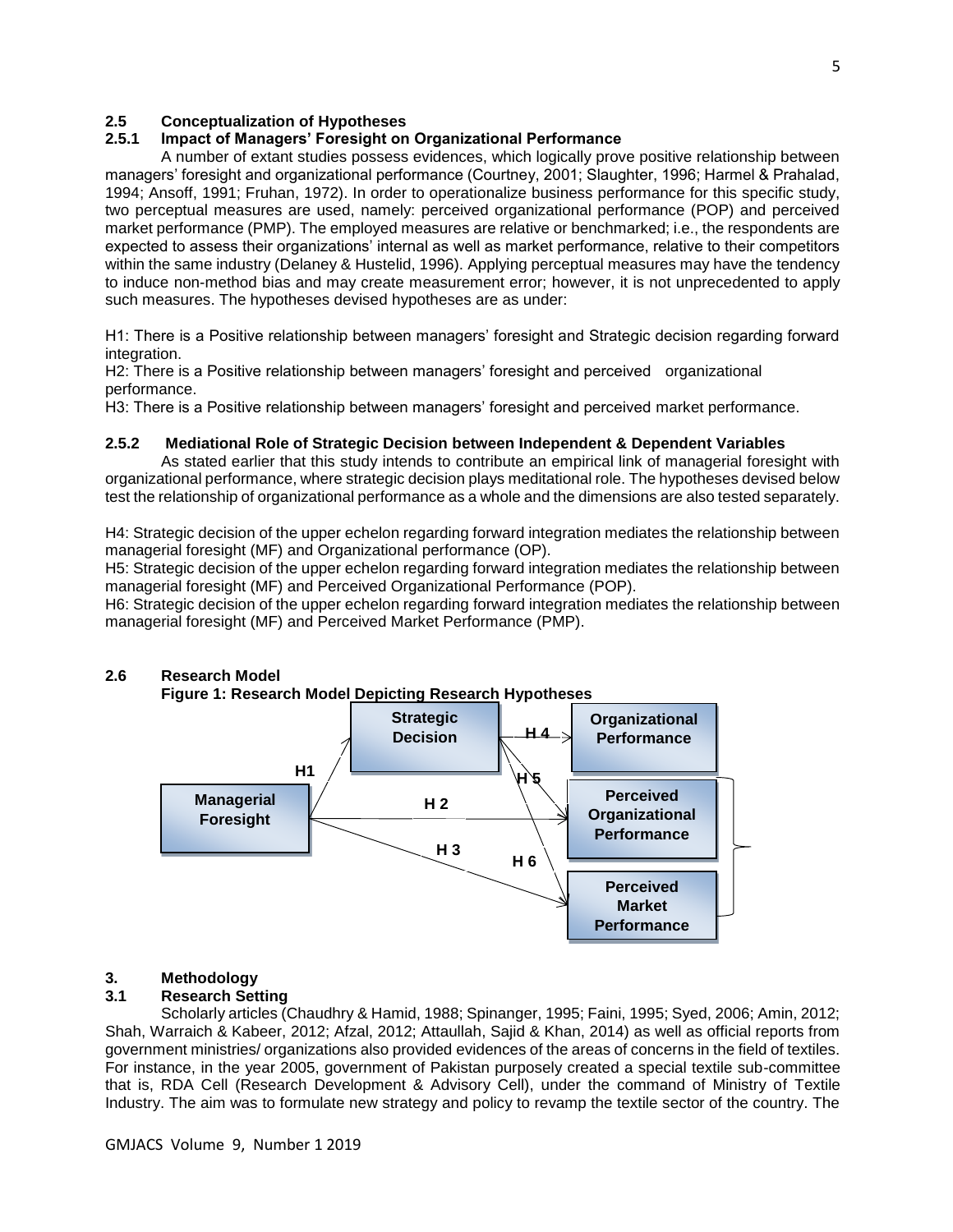sub-committee submitted its report with suggestions and recommendations for improvement of the industry. These recommendations included improvement in product quality, up gradation of equipment/ technology, human resource development, exploring/ targeting new markets and above all developing high-powered leadership. Khan and Kazmi (2004), highlight the significance of textile sector by stating the fact that any negativity within this sector, be it internal or external, may result in serious imbalances in the whole economy of Pakistan.

# **3.2 Nature of Study**

This is an empirical study that is quantitative in nature. It aims to find co-relation among selected variables. It intends to assess the practical implementation of the Upper Echelons' theory. It therefore examines the impact of upper echelons' personal characteristics and managers' foresight on the organizational performance of textile mills. This study is explanatory in nature, in which hypotheses have been developed and empirically tested. The purpose is to draw inference on the basis of the test results that led to acceptance or rejection of the proposed hypotheses. This cross- sectional survey is based on the data (primary as well as secondary) acquired for the target year 2015-2016. Study setting is non-contrived where the researcher's interference is minimal and data is gathered from the respondents within their comfort zones. Data is gathered with the help of structured questionnaires mailed or filled through telephonic/ face to face meetings during a specific time frame.

# **3.3 Sample and Population**

Simple random sampling technique is adopted. All the top most management of the listed textile mills constitutes the population frame for the study in hand. The target population includes all the Managing Directors, Chief Executive Officers and Chief Finance Officers of the listed textile mills of Pakistan. In order to identify population for the study, the following aspects were taken into account:

- $\triangleright$  The selected individuals have some role in organization's strategy-making
- $\triangleright$  They may have the role as advisor in devising organizational strategy.<br> $\triangleright$  Or they may have medium to bigh level of influence on the strategy-may
- ➢ Or they may have medium to high level of influence on the strategy-making process.

Through (PSX) website and record office Karachi, a list of listed companies was retrieved to target suitable textile mills' higher ups. The sample size (n= 306) consisted of above stated managers at the top level and the CEOs of the target locations. This sample size consisted of at least two representatives from each listed firm. This sample size is good enough to carry out the research as Sekaran and Bougie (2010), suggest that researchers get prone to making type II error if the sample size is too large. Targeted higher ups are employed at the mills situated in the province of Sindh (Karachi, Hyderabad, Noriabad), Muzaffargarh, KPK (Khaiber Pakhtoon Kha), Hub (Balauchistan), Faisalabad and Shekhupura, Azad Kashmir.

# **3.4 Data Collection**

Primary data is gathered with the help of structured questionnaires mailed or filled through telephonic/ face to face meetings during a specific time frame. Whereas, for additional quantitative data varied sources are accessed; which include websites and personnel in charges of All Pakistan Textile Mills Association (APTMA), Survey of Pakistan's quarterly and annual reports, Pakistan stock exchange, Trade Development Association of Pakistan (TDAP), State Bank of Pakistan (SBP), United States Department of Agriculture (UNDA) etc.

# **3.5 Measurements & Instrument**

In order to measure the research variables, the devised instrument is comprised of two main segments. Section one encompasses the operationalisation of the research variables, whereas section two consists of the socio-economic demographic information of the respondents. The entry of names of respondents and their respective organizations' identity was optional. As per the prior studies guidelines (Horst, 1968; Oppenheim, 1986 & Sekaran, 2003), questions' statements are kept short i.e., not exceeding twenty words per question. Moreover, knowing the educational/social background of the respondents, questionnaire is also translated into national language-; Urdu. Backward- forward translation procedure is adopted to ensure accurate translation. Following proper guideline, two translators were contacted and it was ensured that both of them have proper knowledge of English as well as Urdu.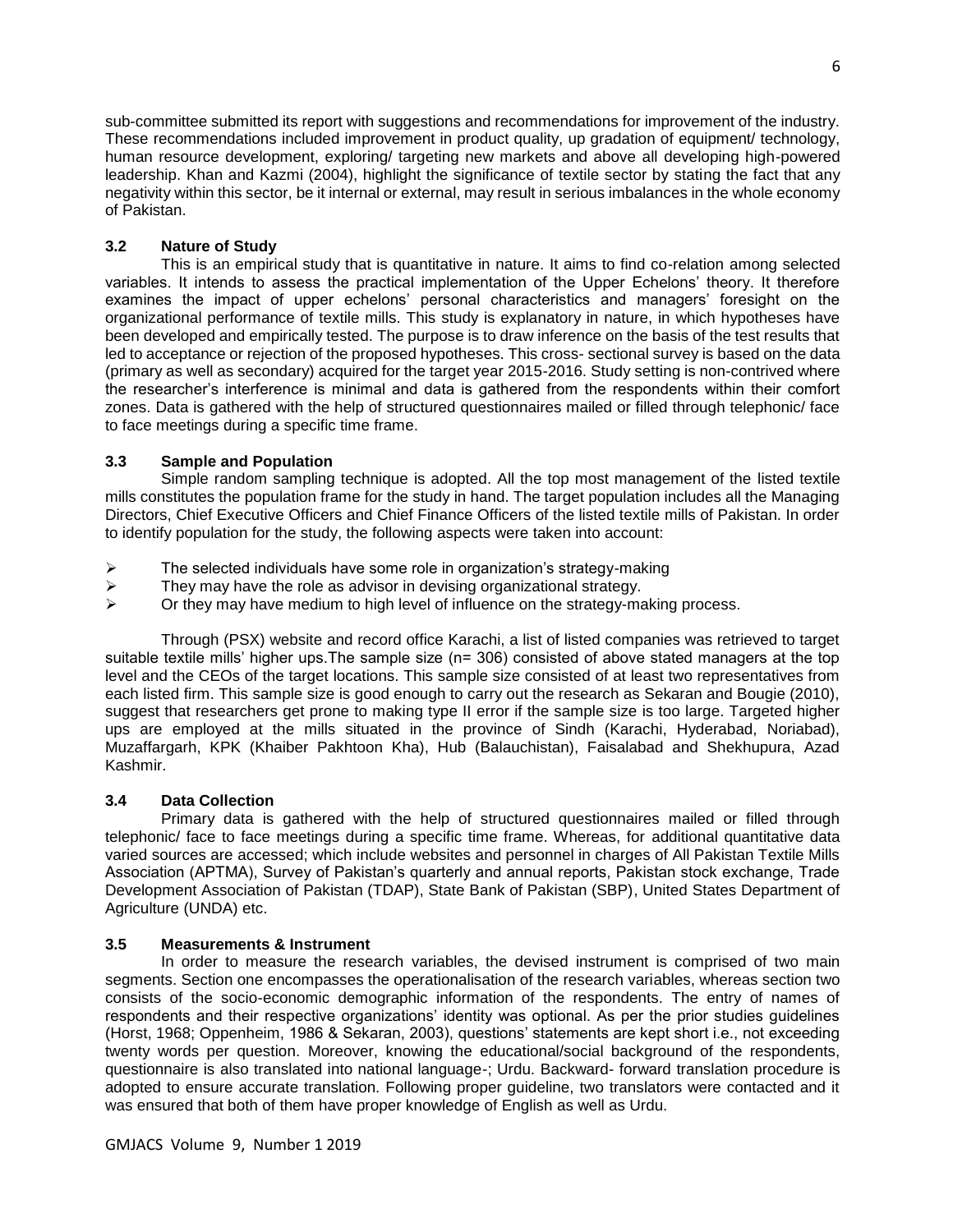The items of the research instrument are extracted and devised through rigorous literature review. Adoption of completely new and untested instrument should only be the last resort (DeLone & McLean, 2004). Owing to having limited knowledge in the field of research, previously devised questionnaire is adopted. The available tools are prepared and tested in different cultural contexts. According to Neuman (2006), reliability and validity of the devised instrument are the core concern in the measurement of any construct. However, making use of tested and tried items from previously published, peer reviewed articles and books, solves the issue to some extent. Secondly it enables the researcher to verify the findings of the others and to build on others' work (Sekran & Bougie, 2010). In addition to this the pilot survey further validates the effort. Moreover, in order to fulfill the needs of the survey slight tailoring with the help of some self-devised items was also required. The first segment has five-point Likert scale, ranging from one (strongly agree) to five (strongly disagree) for the first twenty-four items and for the next seven items, again five-point likert scale ranging from one (very poor) to 5 (very good), is applied.

The final measurement instrument consists of forty-eight items in total. The first part of the questionnaire contains thirty-five items, out of which seventeen are for (IV) managerial foresight, seven are to test strategic decision (MV) pertaining to vertical integration, and latter eleven items are to gauge organizational performance (OP); whereas the last thirteen questions are specific to the socio-demographic information of the respondents. In order to reduce bias both negatively and positively phrased items to be employed (Churchill, 1979; Spector, 1992). Keeping this in view, two items: MF2 (Do not pay attention to facts/experiences older than two years.) and MF13 (I am against changes that threatens one's position), in the instrument are in reverse order.

The first ten items regarding managers' foresight are picked up from the measurement scale for foresight developed by Amsteus (2011). The next seven are adopted from the research done by VanderLaan (2008). The latter seven items, pertaining to strategic decision/ vertical integration, are extracted from the study conducted by Haijian (2009). For measuring organizational performance in this specific study, two aspects are considered; they are perceived organizational performance (DV) and perceived market performance (DV). For perceived organizational performance seven items are used; where as in order to gauge perceived market performance four items are applied. The survey is carried out in two phases. Pilot survey was conducted on a sample of 50 people. In the final phase, rest of the target population was provided with designed questionnaire. Depending on the proximity of location, they were delivered either directly in person or through mail or Whatsapp having the link to access the digital version.

Altogether 306 questionnaires were distributed to the target population. Out of the total responses 13 were incomplete; therefore, they had to be eliminated, which brought the number of the useable questionnaires to 211 i.e., 68.9%. Despite reassurance for confidentiality, the targeted group had apprehensions about the use of data. According to Baruch & Holtom (2008), researchers suggest that a valuable and valid research must ensure 50% - 80% response rate; therefore, this number is considered good enough to ensure generalizability of the research findings.

# **4 Findings & Analysis**

#### **4.1 Reliability Test**

In order to test reliability of the measurement tool, reliability test using SPSS 20 version was conducted and factor analysis and Cronbach's Alpha (or coefficient alpha), measure of reliability were calculated.

|                                           | МF   | <b>SD</b> | ΟP   | <b>POP</b> | <b>PMP</b> |  |
|-------------------------------------------|------|-----------|------|------------|------------|--|
| Cronbach's Alpha $\alpha$                 | .935 | .890      | .883 | .795       | .850       |  |
| No of items<br>11<br>17<br>07<br>04       |      |           |      |            |            |  |
| Note: Reliability test conducted on N=211 |      |           |      |            |            |  |

#### **Table 2: Measure of Reliability**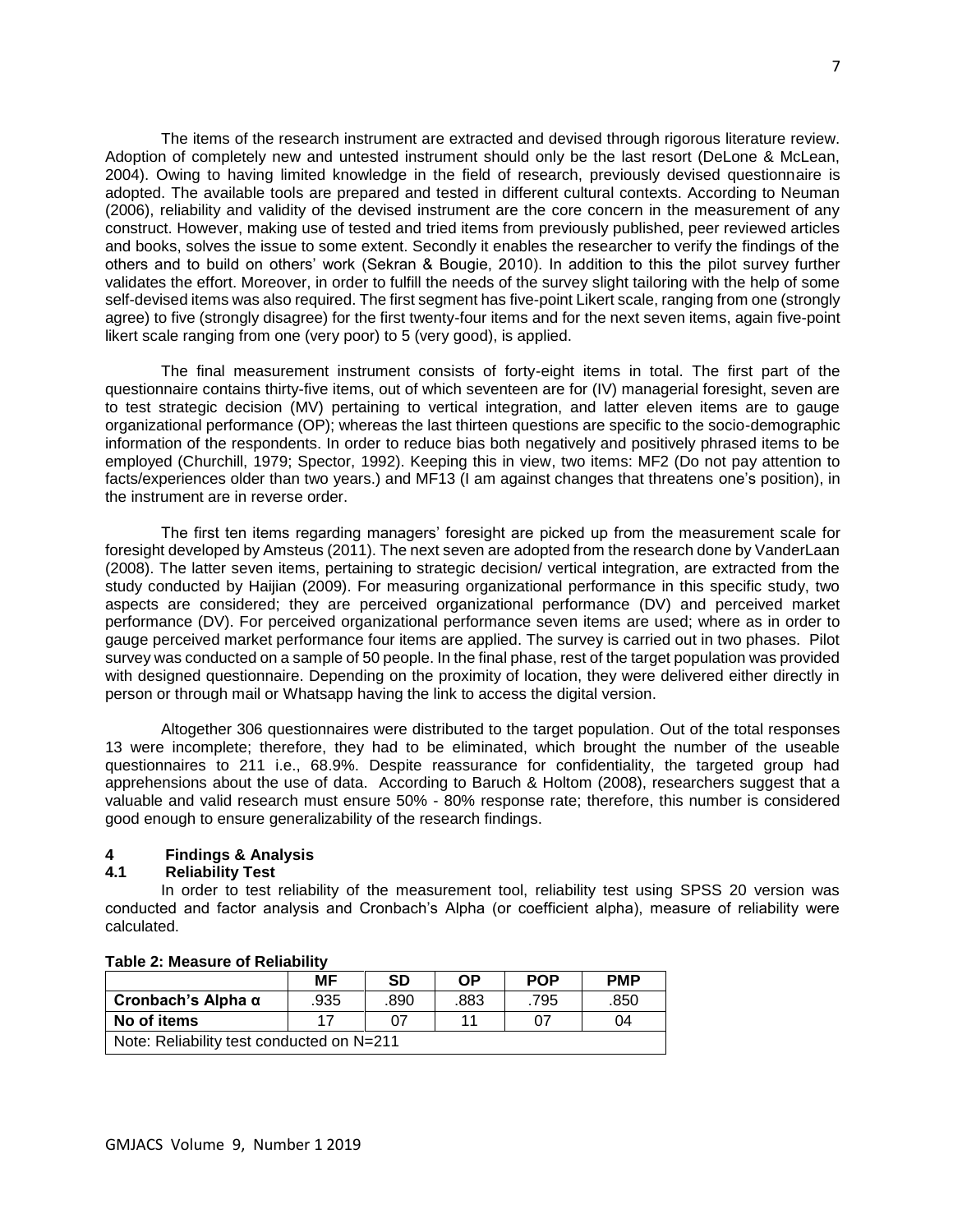The values for the loaded factors are;  $MF = 0.935$ ,  $SD=0.890$ ,  $OP=0.883$ ,  $POP= 0.795$  and PMP=0.850. As per the required threshold (Nunnally, 1978), all the values of Cronbach's Alpha α came out to be greater than 0.7, this represents the general level of reliability of the research instrument.

#### **4.2. Descriptive Analysis of Socio-Demographic Data**

Prior to the statistical analysis, the study sample was evaluated to ensure that the data set satisfies the basic statistical assumptions. Descriptive statistics evaluation enables the researcher to get familiar with the data set, prior to proceeding with further statistical analyses (Hair et al. 2006).

| <b>Variables</b>  | <b>Values</b>         | <b>Category</b> | <b>Frequency %</b> |  |
|-------------------|-----------------------|-----------------|--------------------|--|
| Age               | 30-39                 | 44              | 20.9               |  |
|                   | 40-49                 | 45              | 21.3               |  |
|                   | 50-59                 | 51              | 24.2               |  |
|                   | 60 and Above          | 84              | 39.8               |  |
|                   | Total                 | 211             | 100.0              |  |
| Qualification     | Matriculate           | 17              | 8.1                |  |
|                   | <b>Under Graduate</b> | 8               | 3.8                |  |
|                   | Graduate              | 65              | 30.8               |  |
|                   | Post Graduate         | 11.3            | 53.6               |  |
|                   | <b>Others</b>         | 8               | 3.8                |  |
| <b>Experience</b> | 1 year                | $\overline{7}$  | 3.31               |  |
|                   | $2 - 5$ years         | $\overline{71}$ | 33.6               |  |
|                   | 6-10 years            | 23              | 10.9               |  |
|                   | $10 +$                | 110             | 52.14              |  |
|                   | Total                 | 211             | 100.0              |  |
| <b>Current</b>    | MD                    | 50              | 23.7               |  |
| <b>Position</b>   | CEO                   | 99              | 46.9               |  |
|                   | <b>CFO</b>            | 3               | 1.4                |  |
|                   | Others                | 59              | 28.0               |  |
|                   | Total                 | 211             | 100.0              |  |
| <b>Experience</b> | 1 year                | 6               | 2.8                |  |
| <b>Current</b>    | 2-5 years             | 74              | 35.1               |  |
| <b>Position</b>   | 6-10 years            | 24              | 11.4               |  |
|                   | More than 10          | 10.7            | 50.7               |  |
|                   | Total                 | 211             | 100.0              |  |
| Ownership         | Outside family        | 36              | 17.1               |  |
| <b>status</b>     | Relative of the owner | 45              | 21.3               |  |
|                   | Owner's offspring     | 59              | 28.0               |  |
|                   | Personal ownership    | 71              | 33.6               |  |
|                   | Total                 | 211             | 100.0              |  |
| Socio-economic    | "entrepreneur-run"    | 5<br>2.4        |                    |  |
| background        | upper middle class"   | 80<br>37.9      |                    |  |
|                   | High class            | 43              | 20.4               |  |
|                   | Total                 | 211             | 100.0              |  |

**Table 3: Frequency Distribution of Socio-Economic Factors**

 Based on the 2015-2016 data at least 2 higher ups from each of the 153 listed textile mills were targeted. From the usable data of N=211, about 39.8% top managers are above sixty years of age and just 20.9 % are aged between 30-39 years. In relation to information regarding qualification of the higher echelons, companies have been less inclined towards releasing information on their web pages/sites. Those who have marked on 'others' in qualification, they actually referred to additional courses or diplomas related to the field of textile. Nearly 47 % CEOs cooperated in filling out the survey, out of these just four of them were from outside the family. Only three CFOs responded and all of them are externally hired. Experience of the maximum (52.14 %) respondents is more than ten years, 10.9% had 6-10 years' experience and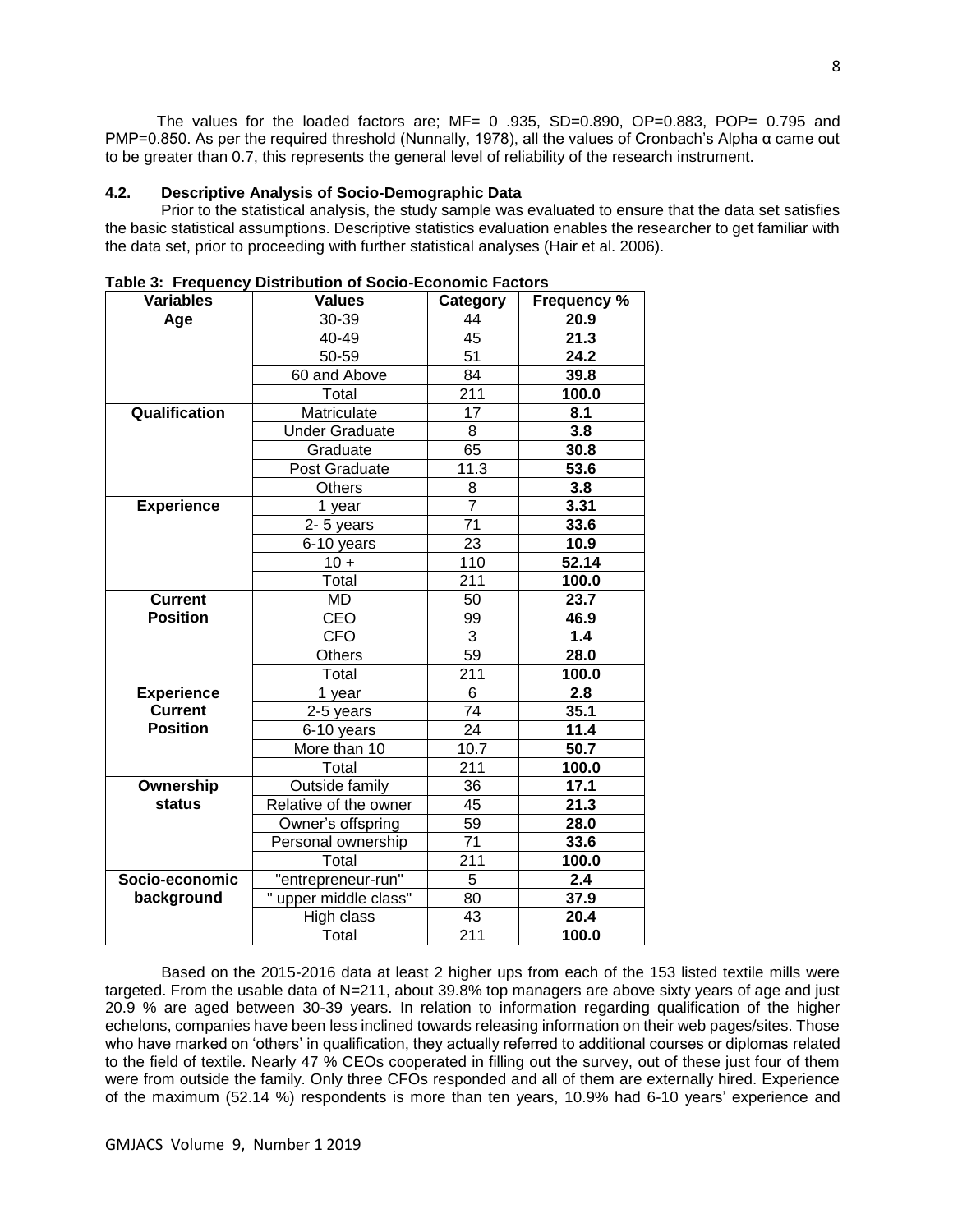33.6% have 2-5 years' experience, whereas only 3.3% have one-year experience in the field. Nearly the same situation is observed in the response to the question regarding experience in the current position. In terms of ownership status, about 33.6% are the main owners of the setup, 32.7% are their offspring, 28% are the relatives to these owners and just 17.1% are hired professionals from outside the family. Familybased share-holdings still represent a significant part of the capital of maximum of the listed companies. As a result, the age diversity may reflect the representation of different generations of the same family, as younger members of the family are being groomed to be the executives or to hold other critical, nonexecutive posts.

# **4.3 Co-relation Analysis**

In order to test the strength and direction of association among the study variables, Pearson's correlation (r) was calculated. Table 4 contains summary statistics and Correlation coefficient (r) values. As depicted in the table all the values of variables to be tested came out to be statistically correlated at p<0.05 level (2-tailed).

## **Table 4: Correlations**

| <b>Variables</b>                                                                                                                                                                    | MF.      | <b>SD</b> | <b>OP</b> | <b>POP</b> | <b>PMP</b>           |  |
|-------------------------------------------------------------------------------------------------------------------------------------------------------------------------------------|----------|-----------|-----------|------------|----------------------|--|
| MF                                                                                                                                                                                  |          | $.660**$  | $.684**$  | $.657**$   | $.644**$             |  |
| <b>SD</b>                                                                                                                                                                           | $.660**$ |           | .780**    | $.742**$   | $.748**$             |  |
| ОP                                                                                                                                                                                  | $.684**$ | .780**    |           | .976**     | $.913$ <sup>**</sup> |  |
| <b>POP</b>                                                                                                                                                                          | $.657**$ | $.742**$  | $.976**$  |            | $.802**$             |  |
| <b>PMP</b>                                                                                                                                                                          | $.644**$ | $.748**$  | $.913**$  | $.802**$   |                      |  |
| Note: *Shows significant relationship between variables at p<0.05 level (2-tailed)<br>Here $N=211$<br>**Shows significant relationship between variables at p<0.01 level (2-tailed) |          |           |           |            |                      |  |

 The standard values of Pearson's correlation (r) ranges from -1 to +1. The readings for all these five variables show that the strength of relationship is positive as well as significant. Studies suggest that if the values of Pearson's correlation come out to be significant then the results of regression analysis are also significant (De Veaux, Velleman & Bock, 2008).

# **4.4 Regression Analysis**

To test the devised hypotheses regression analysis was done step by step on each variable, using SPSS 20 version. Regression and correlation analyses are 'bi-variate' tools; it means that they are designed to depict relationship between ONLY two variables. The results copied in table 5 below, show simple linear regression analyses of the direct relationships for hypotheses H1- H3.

| S.NO                                                                                                                                     | Model                | $R^2$ | Adj R <sup>2</sup> | t-value | Beta $\alpha$ | p-value | <b>VIF</b> | <b>Result</b> |
|------------------------------------------------------------------------------------------------------------------------------------------|----------------------|-------|--------------------|---------|---------------|---------|------------|---------------|
| H1                                                                                                                                       | $MF \rightarrow SD$  | .436  | .433               | 12.703  | .660          | .000.   |            | Significant   |
| H2                                                                                                                                       | $MF \rightarrow POP$ | .432  | .429               | 12.597  | .657          | .000    |            | Significant   |
| H3                                                                                                                                       | $MF\rightarrow PMP$  | .415  | .412               | 12.182  | .644          | .001    |            | Significant   |
| Note: Beta <sub>6</sub> shows the Regression coefficients, R <sup>2</sup> shows the coefficient of determination, $\Delta R^2$ shows the |                      |       |                    |         |               |         |            |               |
| change in coefficient of determination, tcal value indicates the acceptance or rejection of the study hypothesis                         |                      |       |                    |         |               |         |            |               |
| and the p-value and F value show the study model is significant or not significant.                                                      |                      |       |                    |         |               |         |            |               |

#### **Table 5: Hypotheses Testing Through Regression Analysis**

*\*\*\* Shows significant relationships between variables at p < 0.001 level* 

# **4.5 Multiple Regression Analysis for Mediation Effect**

Multiple regression analysis is the statistical tool that enables the examination of the relationship of dependent variable with multiple independent variables (Carson, Peterson & Higgins, 2005). Hypotheses 4, 5 and 6 are the ones measuring meditational effect of strategic decision between managerial foresight and Organizational performance respectively. Preacher and Hayes (2008), state that the most commonly used causal steps strategy is proposed by Baron and Kenny (1986). For testing mediation effect Baron and Kenny's suggested four steps were applied. Regression analysis was employed to investigate the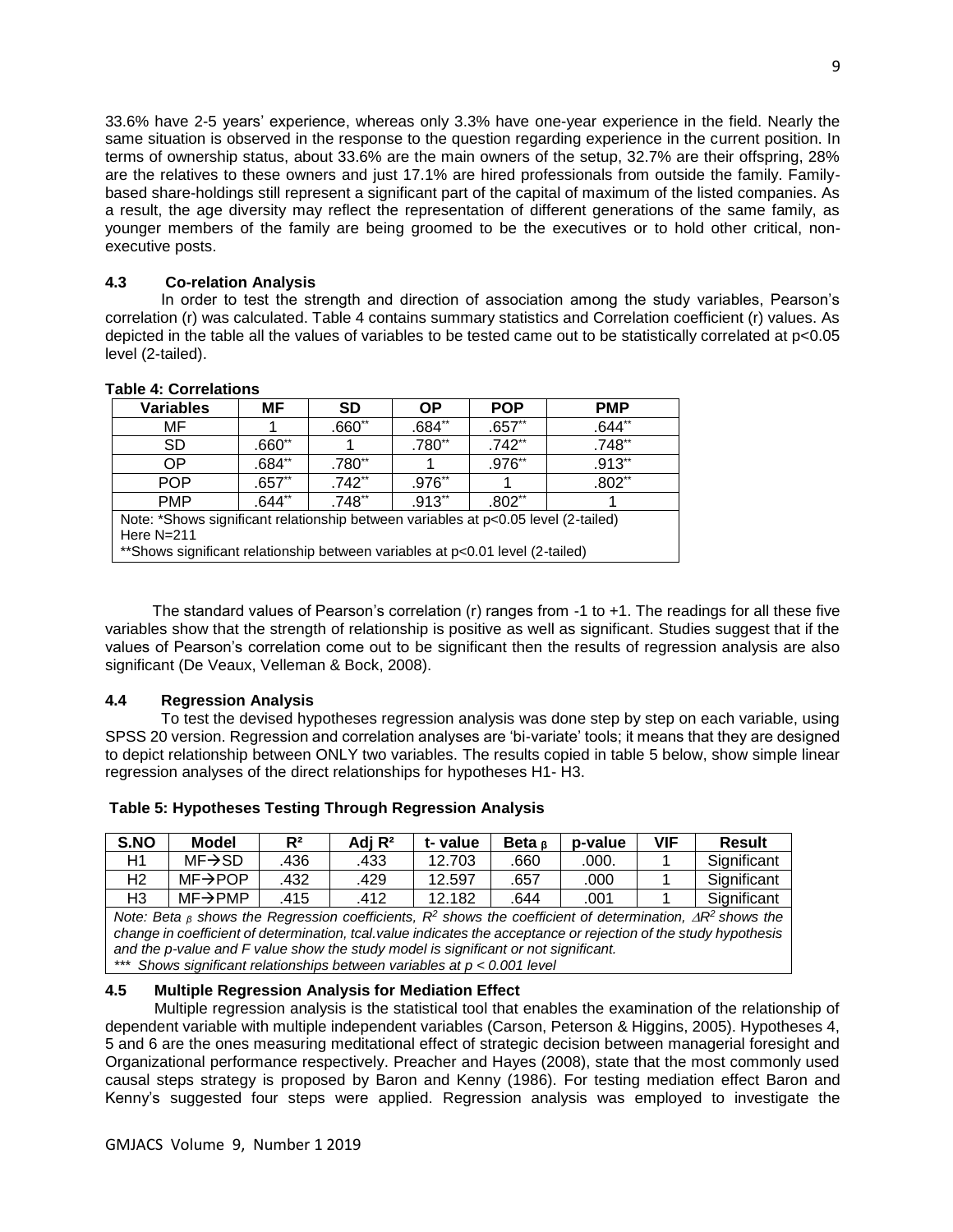involvement of strategic decision as a possible mediator between IV and DV. The results of the treatment are tabulated in table 6 below:

| <b>Tests</b> | <b>Models</b>                                                                                                                                                                                                                                                              | R <sup>2</sup> | $\Delta$ R <sup>2</sup> | t-value | Beta $\beta$ | p-value | <b>VIF</b> | <b>Results</b> |
|--------------|----------------------------------------------------------------------------------------------------------------------------------------------------------------------------------------------------------------------------------------------------------------------------|----------------|-------------------------|---------|--------------|---------|------------|----------------|
|              | $MF \rightarrow SD$                                                                                                                                                                                                                                                        | .436           | .433                    | 12.703  | .660         | .000.   |            | Significant    |
|              | $MF \rightarrow OP$                                                                                                                                                                                                                                                        | .468           | .465                    | 13.55   | .684         | .000    |            | Significant    |
| 3            | $SD \rightarrow OP$                                                                                                                                                                                                                                                        | .589           | .587                    | 17.299  | .767         | .001    |            | Significant    |
| 4            | $SD \rightarrow POP$                                                                                                                                                                                                                                                       | .407           | .404                    | 11.966  | .638         | .000    |            | Significant    |
| 5            | $SD \rightarrow PMP$                                                                                                                                                                                                                                                       | .478           | .476                    | 13.843  | .692         | .000    |            | Significant    |
| 6            | $MF\rightarrow SD\rightarrow OP$                                                                                                                                                                                                                                           | .659           | .191                    | 5.559   | .300         | .000    | 1.77       | Significant    |
|              | $MF \rightarrow SD \rightarrow POP$                                                                                                                                                                                                                                        | .546           | .482                    | 5.499   | .349         | .000    |            | Significant    |
| 8            | $MF \rightarrow SD \rightarrow PMP$                                                                                                                                                                                                                                        | .546           | .147                    | 5.577   | .331         | .000    | 1.61       | Significant    |
|              | Note: Beta <sub>8</sub> shows the Regression coefficients, $R^2$ shows the coefficient of determination, $\Delta R^2$ shows the change in coefficient of<br>determined the feedback of the feedback and constructed of the characteristic contribution and model of the ch |                |                         |         |              |         |            |                |

**Table 6: Mediation Analysis Through Multiple Regression Analysis**

*determination, tcal.value indicates the acceptance or rejection of the study hypothesis and the p-value and F value show the study model is significant or not significant.*

*\*\*\* Shows significant relationships between variables at p < 0.001 level* 

The findings of multiple regression analysis depicted that all the four conditions of hypotheses depicting mediation are met. R<sup>2</sup> values range from .436 to .659 for the tests done for the first three conditions (tests 1-5 of table 6). These describe the percentage of variations between the IV and DV, MV and DV and IV and MV. The p-values of these tests show that the models are highly significant. For these tests  $t_{\text{(cal)}}$ values range from 11.9 to 17.29 that are all higher than the standard  $\pm 1.96$ .

For the fourth condition, tests 6, 7 and 8 are conducted to test mediation effect of strategic decision (SD) between (IV) managerial foresight and (DVs) organizational performance, perceived organizational performance and perceived market performance. Changes in  $R^2$  for tests number 6 (from 0.659 to 0.191), 7(0.600 to 0.169), and 8 (0.600 to 0.184), depict significant changes in percentage variation between IV and DV due to the addition of SD as a mediator. For test 6, due to the mediation effect of SD the  $t_{\text{(cal)}}$ - value reduced from 13.55 to 5.56. The t<sub>(cal)</sub>- value for test 7 regressed from 11.11 to 5.49 and for mediation model 8, t<sub>(cal)</sub>- value regressed from 11.78 to 5.57. This decrease in the values provides evidence of mediation of SD between MF and DVs. However, the findings suggest partial mediation as the values of the predictor did regress but they are still significant. In addition to these all the values of Vector identification factor (VIF) range from 1 to 1.772, which indicate that that there is no issue of multicollinearity either. Result of the analyses is compiled in the Table 7 below:

# **Table 7: Research Question, Hypotheses & Conclusions**

| RQ1: Do the higher ups of textile industry possess foresight of taking strategic decisions?                                                   |                                                                                                               |  |  |  |  |  |
|-----------------------------------------------------------------------------------------------------------------------------------------------|---------------------------------------------------------------------------------------------------------------|--|--|--|--|--|
| <b>Hypotheses</b>                                                                                                                             | <b>Conclusions</b>                                                                                            |  |  |  |  |  |
| H1: There is a Positive relationship<br>between<br>managerial foresight and strategic decision regarding<br>forward integration.              | H1 is accepted. Hence proven that there is a<br>highly significant and positive relationship of MF<br>with SD |  |  |  |  |  |
| RQ2: Does managerial foresight impact organizational performance?                                                                             |                                                                                                               |  |  |  |  |  |
| H2: There is a positive relationship between<br>managerial foresight and perceived organizational<br>performance.                             | H2 accepted: Result suggest that better the MF<br>of higher echelons better will be the POP                   |  |  |  |  |  |
| H3: There is a positive relationship<br>between<br>market<br>perceived<br>foresight<br>managers'<br>and<br>performance.                       | H3 accepted: There is a highly significant and<br>positive relationship of MF with PMP                        |  |  |  |  |  |
| RQ3: Does upper echelons' foresight impact strategic decisions like forward integration that<br>ultimately affect organizational performance? |                                                                                                               |  |  |  |  |  |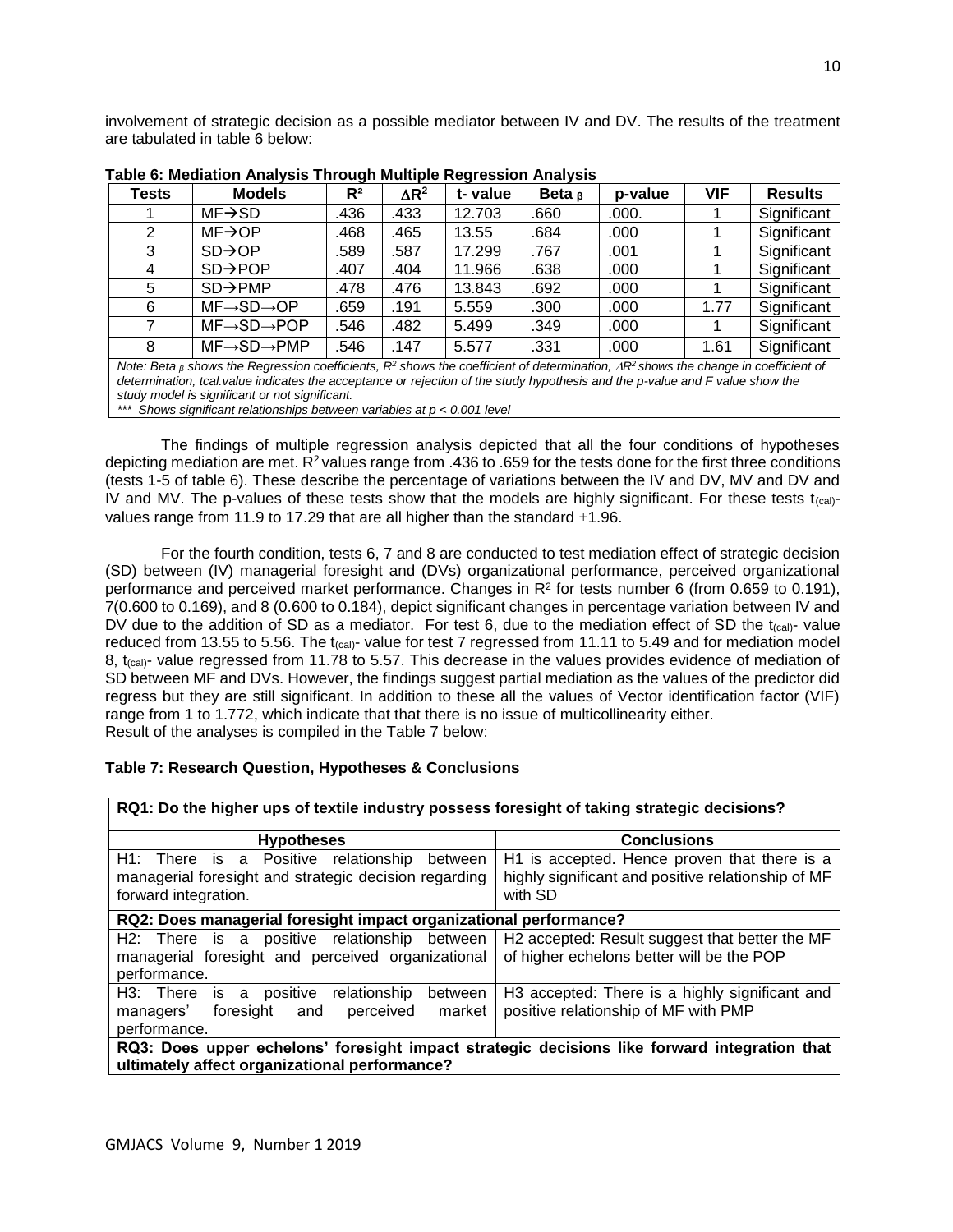| H4: Strategic decision (SD) of the upper echelon      | H4 is accepted and the change in the t-value             |
|-------------------------------------------------------|----------------------------------------------------------|
| regarding forward integration mediates<br>the         | suggests that there is a <b>partial mediation</b> effect |
| relationship between managerial foresight (MF) and    | of SD between MF and OP.                                 |
| organizational performance (OP).                      |                                                          |
| H5: Strategic decision of the upper echelon regarding | H5 is accepted: Strategic decision partially             |
| forward integration mediates the relationship between | mediates between MF and PMP                              |
| managerial foresight (MF) and<br>perceived            |                                                          |
| organizational performance (POP).                     |                                                          |
| H6: Strategic decision of the upper echelon regarding | H6 accepted: There is partial mediation of SD            |
| forward integration mediates the relationship between | between MF and PMP.                                      |
| managerial foresight (MF) and perceived market        |                                                          |
| performance (PMP).                                    |                                                          |

 The analyses of the first three hypotheses imply that the higher degree of managerial foresight leads to more inclination towards taking strategic decisions, if so, then better will be the organizational performance that includes; perceived organizational performance as well as perceived market performance of their relevant organizations. These results are in accordance with the past studies carried out by Courtney, 2001; Slaughter, 1996; Harmel & Prahalad, 1994; Ansoff, 1991 and Fruhan, 1972.

Results of hypotheses H6 to H8 are an empirical proof, for the proposed link among managerial foresight with organizational performance where strategic decision plays a mediating role. This is expected to provide a valuable contribution to the literature pertaining to managerial foresight and strategic decision making.

# **5 Conclusions**

## 51 **Implications and Suggestions**

Pakistan's textile leaders hardly spared any fund for R&D as they give first preference to short-term ready cash and tend to discount long-term fat return on investment in quality and return to consumers. It is therefore suggested that a culture of research and development needs to be created by the leading authorities. This can also be initiated by getting connected to the research organizations and carrying out specific studies like value addition, product diversification and other studies of the sort. Incentives may be offered to the post graduates and professional researchers.

The top decision makers of the industry need to let go of their insecurities of managerial expropriation and hire younger professionals for the top most ranks. The selection of CEOs and CFO to be done by ensuring perfect 'fit' between the personnel and the posts. The hiring should be of the sound professionals, who are well equipped to run day to day operations and are apt to negotiate with the government policy makers as well. They should be given enough exposure so that they can manage trade negotiations with the ministry of commerce and trade involving textile products, look for better market access and get the export development fund improved to alleviate the textile sector. These professionals should have foresight, to observe and predict the future trends instead of the current or short-term performance. A culture of continued professional development to be created that should be devoid of any selection bias for both the family members as well as the hired employees.

 Government should impose more taxes on the export of the cotton grown domestically to discourage the out flow of the cotton bales to the foreign countries and to increase domestic consumption on value added outputs. Incentives should be given to the firms which are ready to take initiative to go for forward integration by adding value.

# **5.2 Limitations of the Study**

No study is devoid of its limitations; similarly, this research cannot be concluded without highlighting its limitations. The target sector for this research is textile, which is a purely privatized sector led by its owners/investors. If this study had a wider scope that is, if it was conducted on the higher echelons in general, the results would have been more conclusive having the attribute of higher generalizability and testability on other sectors as well. Moreover, in order to add vigor to the research, more effort could be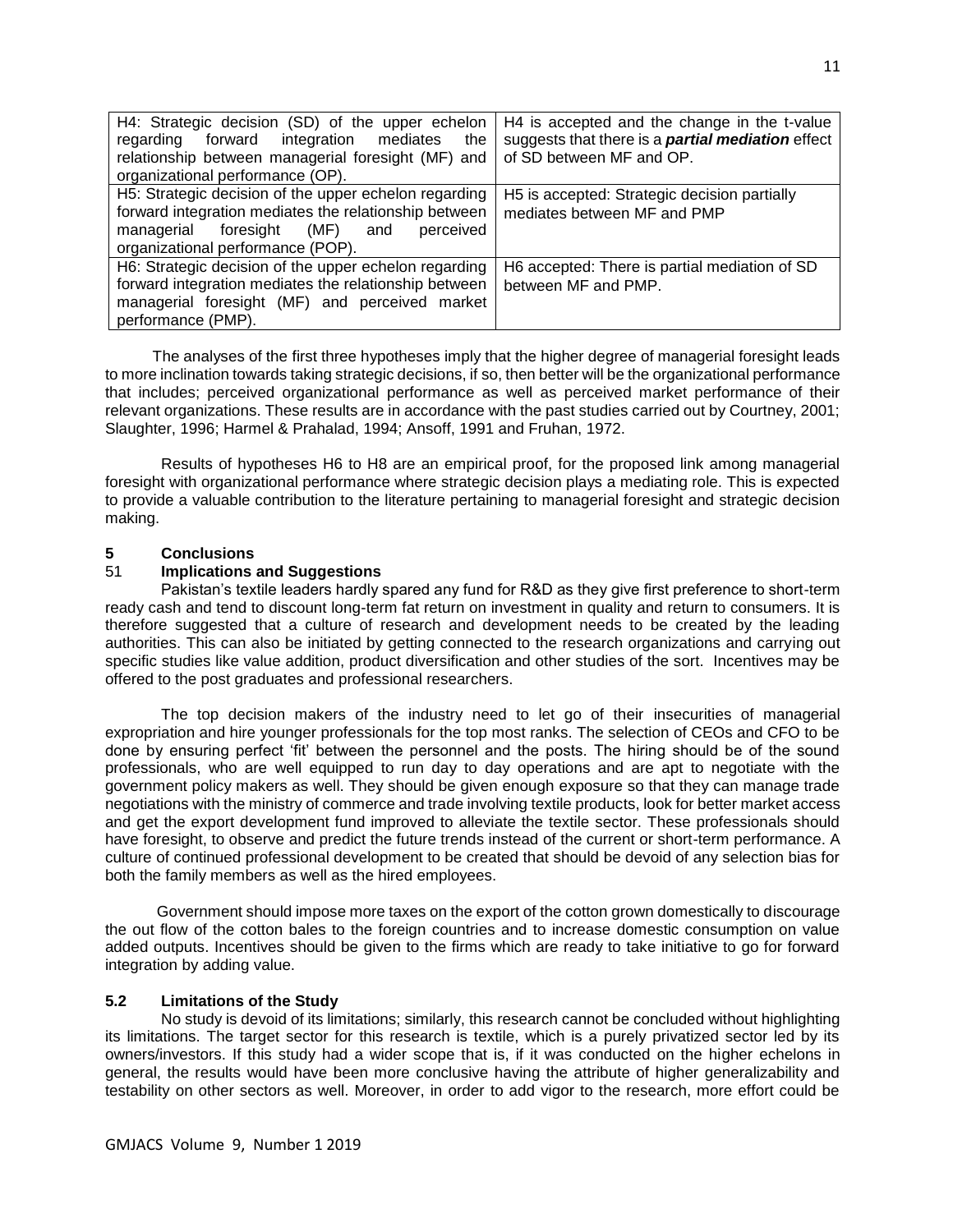devoted in testing organizational performance as an outcome variable through quantifiable measures like return on investments, Tobin's Q etc.

# 5.3 **Recommendations for Future Research**

In addition to these, this study highlighted that more than 96% businesses in the sector are led by owners or their family members. Future researchers may put in effort to conduct sector specific research regarding corporate governance or cross-cultural research may be conducted on the same.

 This particular research was meant to study the impact of managerial foresight of upper echelons on organizational performance in Pakistani context. It has also contributed valuable suggestions to the higher echelons in the textile sector as well as for the government. the key to success is that these leaders must be cautious to structure decision approach; they possess foresights which enable them to introspect upon their situation and maintain a balanced approach from the outset.

## **References**

- Afzal, H. M. Y. (2012). Impact of electricity crisis and interest rate on textile industry of Pakistan. *Academy of Contemporary Research Journal, 1*(1), 32-35.
- Ahmed, M., & Shafiq, S. (2014). The impact of organizational culture on organizational performance: A case study of telecom sector. *Global Journal of Management & Business Research, 14*(3), 21- 30.
- Ahuja, G., Coff, R. W., & Lee, P. M. (2005). Managerial foresight and attempted rent appropriation: Insider trading on knowledge of imminent breakthrough. *Strategic Management Journal, 26*(9), 791-808.
- Amin, T. (2012). Textile industry of Pakistan faced serious problems due to scarcity of funds. Business Recorder. Retrieved from- textiles/625:/1220427: textile-industry-faced-serious-problems-due-toscarcity-of-funds/
- Amsteus, M. (2011). Managerial foresight measurement scale and estimation foresight*. The Journal of Future Studies, Strategic Thinking and Policy, 13*(1), 58-78.
- Ansoff, C. E., & Ward, J. L. (1991). Family business source book I and II. De-troit. Michigan: Omni graphics, Inc. Drucker, P. F. (1993). The effective executive. New York, NY; Harper Collins Publications.
- Attaullah, M. A., Sajid, A., & Khan, M. R. (2014). Quality related issues and their effects on returns of textile industry. *Journal of Quality & Technology Management, 10*(1), 69-91.
- Baron, R. M., & Kenny, D. A. (1986). The Moderator variable distinction in social psychological research: Conceptual, strategic, and statistical considerations. *Journal of Personality and Social Psychology, 51*(6), 1173-1182.
- Baruch, Y., & Holtom, B. C. (2008). Survey response rate levels and trends in organizational research. *Journal of Human Relations, 61*(8), 1139-1160.
- Bhagat, S., & Bolton, B. (2008). Corporate governance and firm performance. *Journal of Corporate Finance, 14*(3), 257-273.
- Boulding, M., Moore, M. C., Staelin, R., Kim P. C., Dickson, P. R., Fitzsimons, G., Gupta, S., Lehmann, D. R., Mitchell, D. J., Urbany, J. E., & Weitz, B. A. (1994). Understanding managers' strategic decisionmaking process. *Marketting Letters, Duke Special Issue, 5*(4), 413-426.
- Cadbury, A. (1992). *Report of the committee on the financial aspects of corporate governance,* Burges Science press Great Britain: GEE.
- Calof, J., & Smith, J. E. (2010). Foresight impacts from around the world: a special issue. *Foresight. 14*(1), 5-14.
- Carraher, S. M. (2005). An examination of entrepreneurial orientation: a validation study in countries in Africa, Asia, Europe and North America. *International Journal of Family Business, 2*(1), 95-100.
- Carraher, S. M., & Carraher, S. C. (2006). Human resource issues among SME's in Eastern Europe: A 30 months study in Belarus, Poland, and Ukraine. *International Journal of Entrepreneurship, 10,* 97-108.
- Carson, S., Peterson, J. B., & Higgins, D. M. (2005). Reliability, validity, and factor structure of the creative achievement questionnaire. *Creativity research Journal, 17*(1), 37-50.
- Chaudhry, S. A., & Hamid, J. (1988). Foreign Trade Barriers to Exports: Pakistan. *Foreign Trade Barriers to Export Growth*. Manila: Asian Development Bank.
- Chen, C., Lee S., Stevenson, H. W. (1995). Response style and cross- cultural comparisons of rating scales among East Asian and North American students. *Psychological Science Journal, 6,* 170-175.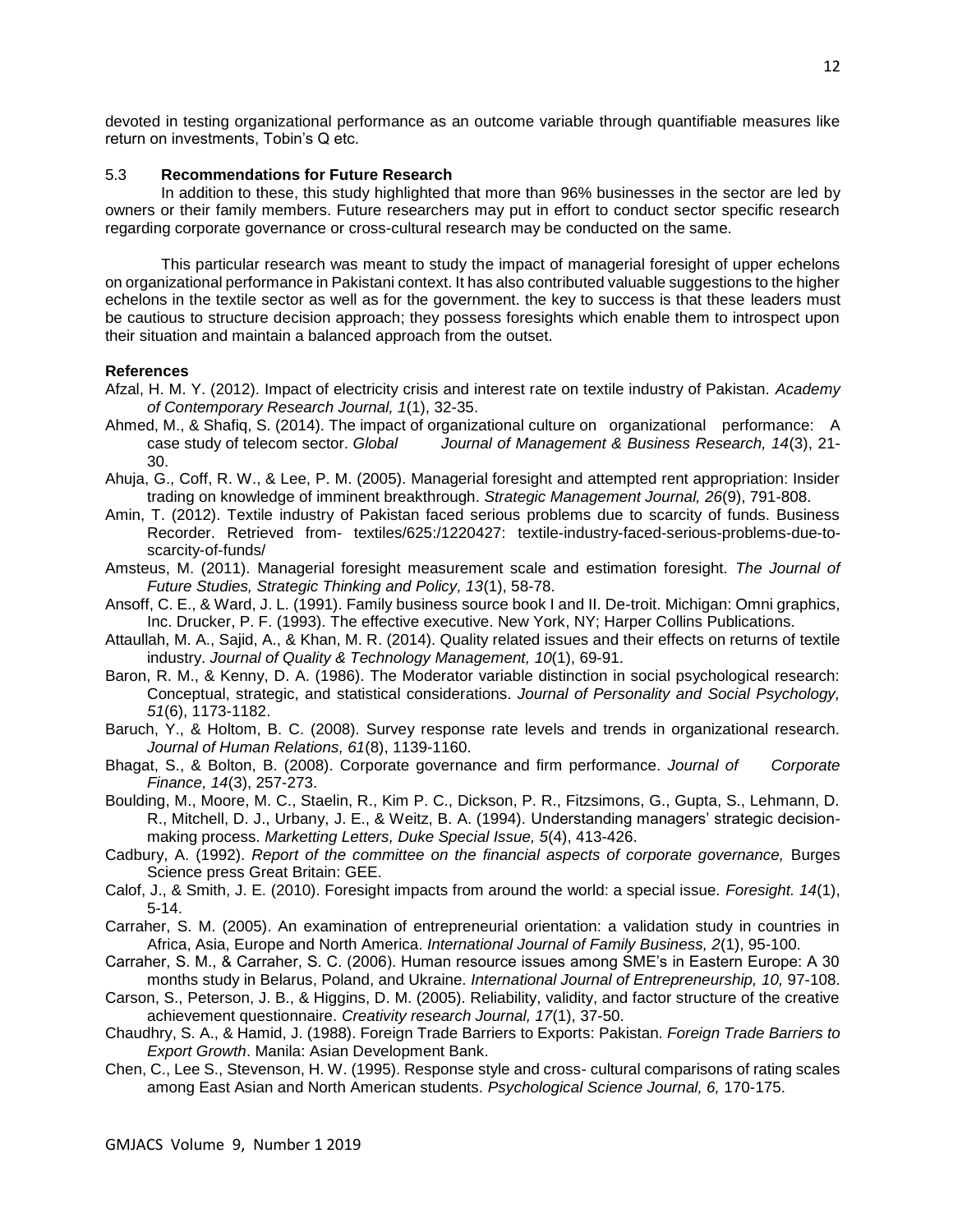- Cockburn, I. M., Henderson, R. M., & Stern, S. (2000). Untangling the origins of competitive advantage. *Strategic Management Journal, 21*(11-12), 1123-1145.
- Courtney, H. (2001). *20/20 Foresight*, Harvard Business School Press. Boston, MA.
- Delaney, J. T., & Huselid, M. A. (1996).The impact of human resource management practices on perceptions of organizational performance. *Academy of Management Journal, 39*(4), 949-969.
- De Veaux, R., Velleman, P., & Bock, D. (2008). *Stats data and models*. *Pearson Education.*
- *DeLone, W. H., & McLean, E. R. (2004). Measuring e- Commerce success: Applying the DeLone & McLean information systems success model. International Journal of Electronic Commerce, 9(1), 31-47.*
- Demsetz, H., & Villalonga, B. (2001). Ownership structure and corporate performance. *Journal of Corporate Finance, 7*(3), 209-233.
- Dutton, J., & Duncan, R. (1987). The creation of momentum for change through the process of strategic issue diagnosis. *Strategic Management Journal, 8,* 279-296.
- Dyer, J. H., & Singh, H. (1996). The relational review: cooperative strategy and sources of interorganizational competitive advantage. *Academy of Management Journal, 23*, 660-679.
- Faini, R. (1995). Demand and supply factors in Textile trade. In G. B. Navaretti et al. (ed.) Beyond the Multifibre arrangements: *Third World Competition and Restructuring Europe's Textile Industry.* OECD Paris, 45-60.
- Fayol, H. (1949). *General and industrial management*. London, Pitman. (OCoLC) 596719080.
- Gamble, E. J., & Thompson, A. A. (2009). *Essential of Strategic Management*. Macgraw-Hill, Irwinn.
- Gereffi, G. (2002). Outsourcing and change in patterns of international competition in the apparel commodity chain. Paper presented at the conference on *Responding to Globalization: Societies, Groups and Individuals. Data retrieved from:*  <http://www.colorado.edu/IBS/PEC/gadconf/papers/gereffi.pdf>
- Gompers, P., Ishii, J., & Matrick, A. (2003). Corporate governance and equity prices. *The Quarterly Journal of Economics, 118*(1), 107-156.
- Haijian, L. I. U., & Chuanming, C. (2009). Corporate organizational capital, strategic proactiveness and firm performance: An Empirical research on Chinese firms. *Journal of Business Research China, 3*(1), 1- 26.
- Hair, J. F., Anderson, R. E., & Black, W. C., (1995). Multivariate Data Analysis, 4<sup>th</sup> Edition, Prentice-Hall, Englewood Cliffs. NJ.
- Hamel, G., & Parahalad, C. K. (1994). *Competing for the future*. Harvard Business Press, 1996. ISBN No. 1422131807, 9781422131800.
- Hines, A. (2012). *The role of an organizational futurist in integrating foresight into organizations.* Synthesis presented at Leeds Metropolitan University Leeds, United Kingdom*.*
- Ireland, R. D., Hitt, M. A., & Vaidyanath, D. (2002). Alliance management as a source of competitive advantage. *Journal of Management, 28,* 413-446.
- Kim, D. J. (2012). Strategic foresight: the case of TJ Park and POSCO. *Journal of International and Area Studies, 19*(1), 45-57.
- Knight, F. H. (2010). Risk, uncertainty and profit: The Psychological insight of Frank H. Knight. *Judgment and Decision Making, 5*(6), 458- 466.
- Kotter, J. P. (1982). The general managers. *Journal of Human Resource Management, 23*(1), 101-105.
- Lee, Y. J., & Huang, C. L. (2012). The relationship between balanced scorecards, intellectual capital, organizational commitment and organizational performance: Verifying a mediated moderation model. *American Journal of Business & Management, 1*(3), 140-153.
- Makridakis, S., Hogarth, RM., &Gaba, A. (2010). Why forecasts fail. What to do instead? MIT Sloan Management Rev 51: 83-90.
- Martin, B. R. (2010). The origin of the concept of 'foresight' in science and technology: An insider's perspective. *Technological Forecasting and Social Change, 77*, 1438-1447.
- Nor, L. A. (2012). Decision making process: A comparison between family and non- family business in the construction industry using the Bayesian causal map. *Asian Management Journal. 2*(3), 11-42.
- Nunnally, J. C. (1978). Psychometric Theory (2<sup>nd</sup> Ed.). New York: McGraw-Hill.
- Paul J. H., & Schoemaker, S. K. (2015). Overcoming barriers to integrating strategy and leadership. *Strategy and Leadership, 43*(2), 23-32.